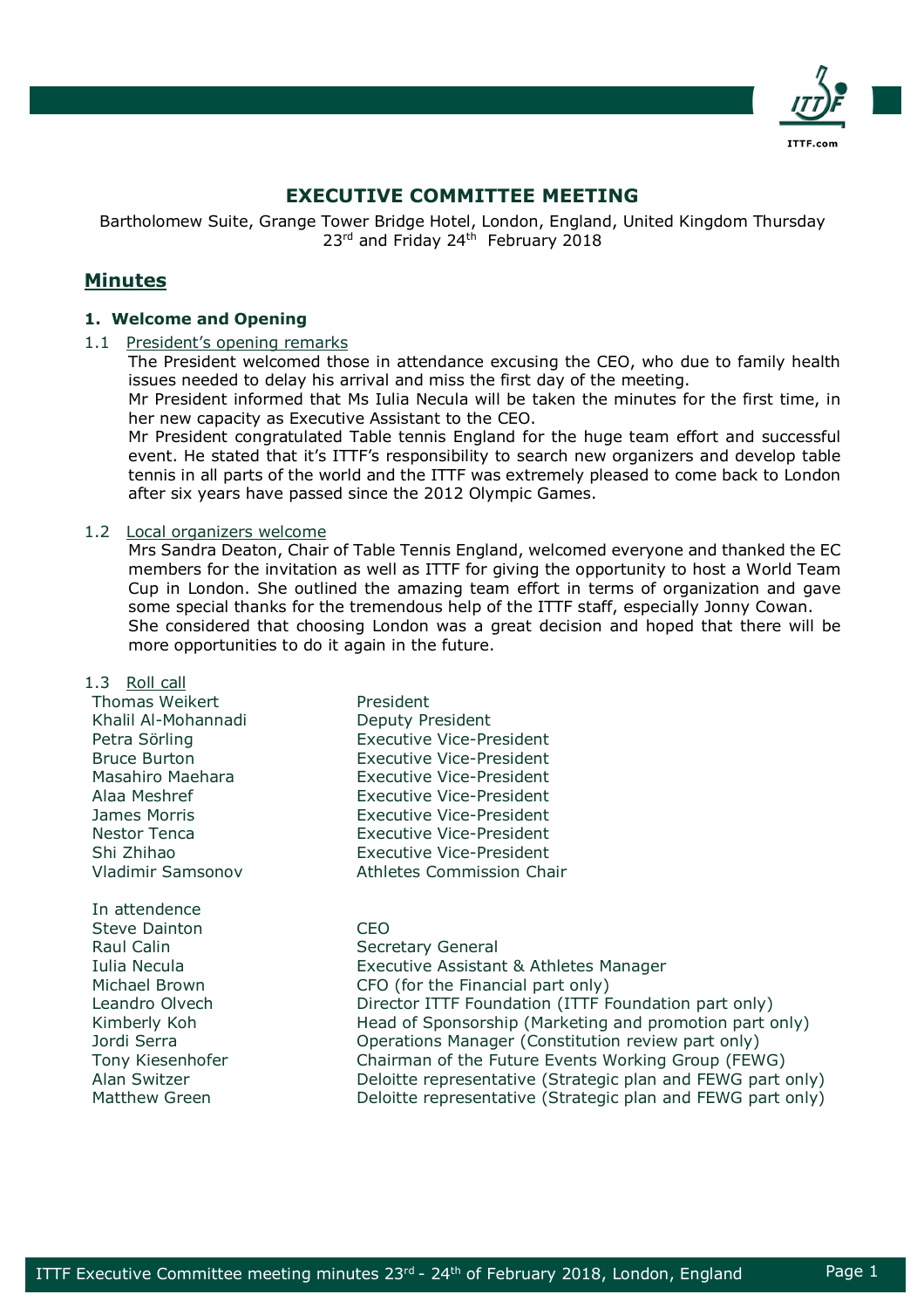

## 1.4 Adoption of the agenda

The agenda was adopted with a different order due to the absence of the CEO in the first day, postponing the main issues involving him to the following day.

#### **2. Minutes of the previous Executive Committee meeting**

2.1. Adoption of the Minutes of the previous meeting

The minutes of the previous meeting were approved and signed by the President.

#### 2.2 Business arising from the Minutes

The Secretary General updated the Executive Committee about the final analysys made on the ongoing harassement case,. The EC agreed unanimously on the decision and recommended to articulate a better system for the future by reviewing the Harassment Policy and defining better protocols and procedures to be followed in similar cases.

#### **01-EC-24012018**

The Executive Committee resolved, on the ongoing harassment case, to impose a warning of one year to the respondent, informing the complainant and the respondent of the decision.

## **3. CEO Update**

#### 3.1 Staff update

The CEO shared with the group the positive feedback of a very succesful first ever staff meeting and team building held in Phuket, Thailand from  $29<sup>th</sup>$  to  $31<sup>st</sup>$  of January 2018, mentioning that it was a great oportunity for the staff members present from all over the world, to meet and interact.

The EC recommendation is that such staff and interdepartamental meetings should be done anually or biannually.

The CEO reported about the recent updates in the staff structure since the last EC meeting, With the incorporation of Dora Jeler as the new Development & High Performance Operation Manager, Nicolas Petit as the new Continental Development Manager, Ramnzi Ben Hadj Mabrouk as the new ITTF Africa Development Manager and Pablo Perez as the new Para Table Tennis Manager.

The CEO mentioned the urgency about the necessity of hiring a Equipment Manager, especially with Vicky Eleftheriade moving on to Competitions as Head of World Tour. The EC decided that due to the small number of applicants there should be a second call that hopefully will be more successful in bringing more specialised profiles.

## 3.2 Strategic Plan

Deloitte's representatives gave a very positive feedback regarding the passion and the high level of involvement of the ITTF staff.

They presented to the EC the definitions of the Vision, Mission, Values and the Listing of the Strategic priorities.

The Structure of the Strategic planning should be entirely build by the end of March.

They reported that a survey translated in 5 languages (English, Chinese, Spanish, French, Arabic) was launched on 19<sup>th</sup> of February with the objective of collecting the input of all the different table tennis stakeholders.

The EC noted the information received and was pleased that the survey had a high response rate.

The President wished to thank Deloitte on behalf of the EC, appreciating the work done.

The general feeling of the group was that it is very important to create a hype around the ITTF Strategic Planning process and maximize the exposure to the external parties.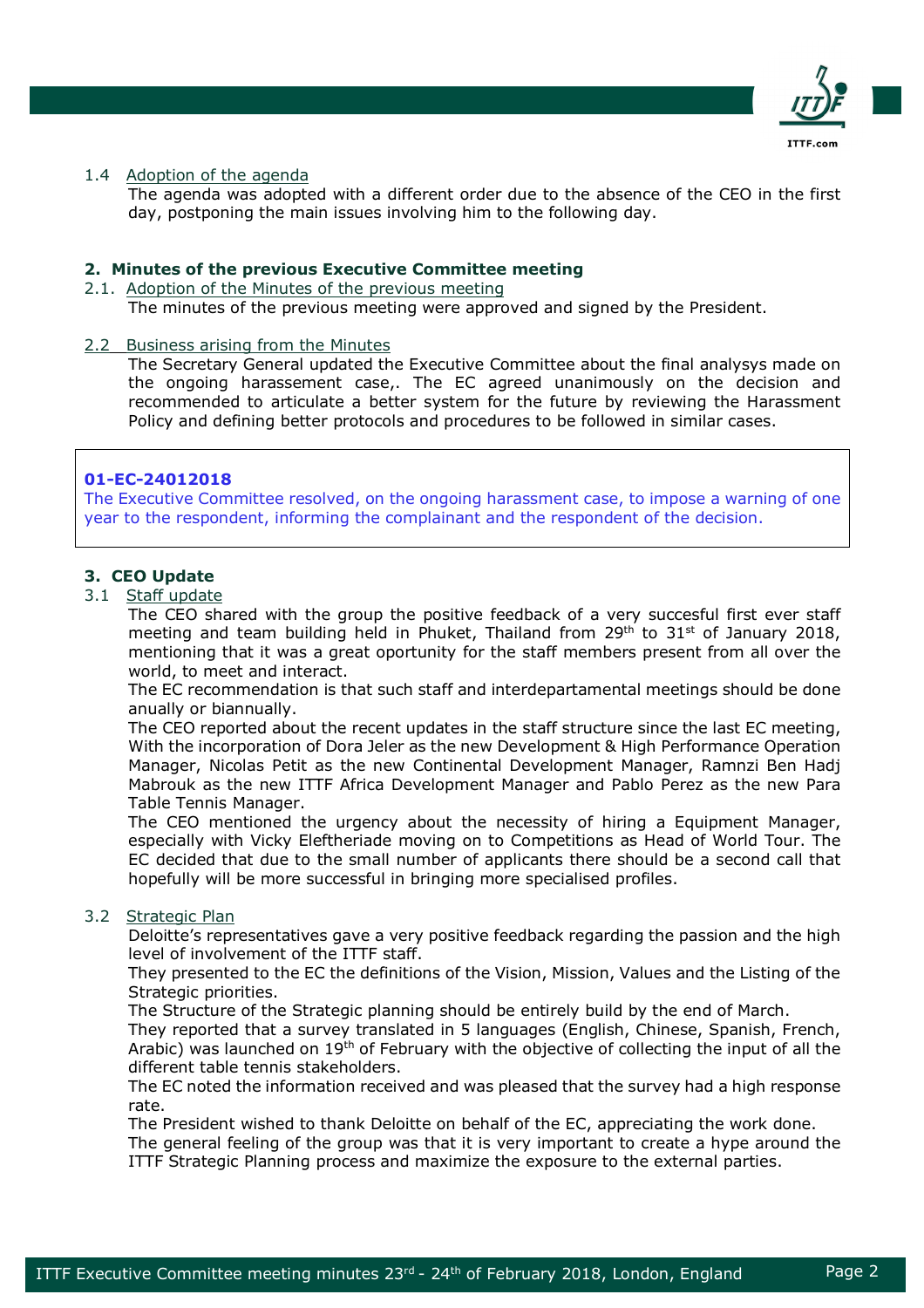

The EC recommended that a group led by the ITTF CEO involving EC representatives and other stakeholders should present the Strategic Plan to the AGM.

## 3.3. Future Events Working Group

Deloitte presented to the EC a financial study regarding the new World Championships structure from a professional point of view.

The EC decided to follow the recommendations of the Future Events Working Group and confirmed that the proposition will be presented during the BoD meeting in Halmstad.

The CEO and the chair of the FEWG, Tony Kiesenhofer, will create a communication plan intended to create awareness and inform all the stakeholders. It was also noted that there would be an information session prior to the BoD meeting in Halmstad for all members to come to listen and discuss the plan.

#### 3.4 TMS Activity

No further update or information was provided by the Honarary President Mr Adham Sharara, since the previous meeting. The EC agreed unaminously to continue to request for the full financial disclosure from TMS and if not done voulantarily, to seek legal options to obtain them.

The EC agreed that without such documentation, it is impossible to verify the different explanations provided by the ITTF Honarary President, Mr Sharara, regarding the various issues connected with TMS International. The EC again noted that its preference was to close this case and try to assure normal relations with Mr Sharara as soon as possible for the best interest of the ITTF and table tennis.

## **02-EC-24012018**

The Executive Committee agreed unaminously to continue to request for the full financial disclosure from TMS and, if not done voulantarily, to seek legal options to obtain it.

## 3.5 ITTF Africa update

An agreement was made during a meeting held on 15<sup>th</sup> December in Astana, by the ITTF President, Mr Thomas Weikert, the EVP of finances, Ms Petra Sörling, and the ITTF CEO, Mr Steve Dainton, with Mr Khaled El-Salhy and Ms Hajera Kajee. The agreement was that as soon as the three concerns of the ITTF in regard to acting according to good governance are resolved, then the ITTF would move forward as usual with ITTF Africa business.

These 3 items are:

- To open an official bank account in Africa and no longer use the personal bank account of the ITTF Africa President for transactions
- To admit that payments to some delegates to attend the ITTF AGM was not in accordance to good governance principles
- To ensure that ITTF Africa hosts an EGM to adopt a new constitution which improves the governance of ITTF Africa.

Further discussions expected during the ITTF African Cup in Kenya.

The ITTF EC, with the strong push from Mr Alaa Meshref, agreed that regardless of the above it was very important to find solutions to continue to help the African Table Tennis associations. It was agreed that the ITTF President, CEO, EVP of finances and Mr Meshref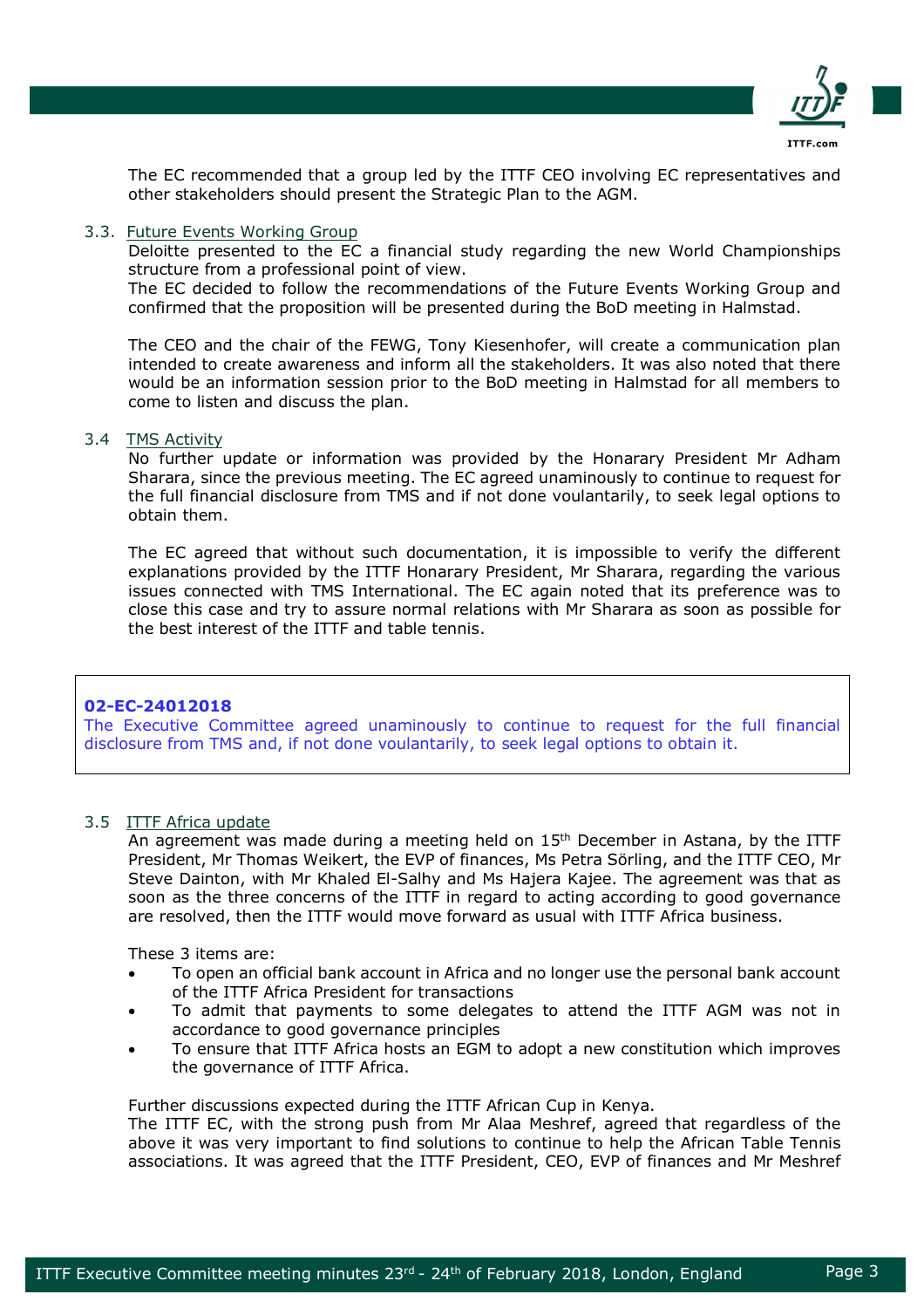

would meet the following day in London to discuss an emergency action plan to ensure the ITTF increases its support and investment in the continent.

## 3.6 Information & Technology

The Secretary General reported on the current IT situation and advised that, based on the experience, the development is going in the right direction. It was recommended that Mohammed Dawlatly should focus exclusively to IT duties in the short term in order to achieve better results.

It was noted that in the future we need to better test all the systems before an event to ensure any bugs in the system are solved.

The focus on the coming weeks should still be on the results management and services oriented to have an excellent presentation at our World Championships, with other phases of the IT development to be accomplished after Halmstad.

## 3.7 ITTF Candidature for IOC membership

The EC decided to present the candidature of Thomas Weikert for a position in the ASOIF Executive Council.

It was agreed that it is important to show ITTF's will to contribute and be involved in external international organizations.

The ITTF President praised RYU Seungmin for his amazing work and for supporting table tennis within IOC.

## **03-EC-24012018**

The Executive Committee agreed unaminously to present the candidature of Thomas Weikert for a position in the ASOIF Executive Council.

## **4. Athlete's Commission Report**

#### 4.1 Proposals to amend

Mr Vladimir Samsonov presented to the EC the proposals from the Athletes Commission in regard to the Athletes Commission Terms of Reference.

As there was no time to check carefully the amendments, it was agreed that the EC would have 2 weeks to read and comment and make the approval of the terms of reference via email once agreed.

## 4.2 First World Tours of 2018

The AC Chairman gave very good feedback regarding the first World Tour of the year held in Budapest, in matters of organization, venue and practice hall, as well as in the players' services. He also praised the organization of the ITTF Europe Top 16 Cup held in Montreux. Mr Samsonov also noted that the multi-ball system was very well received by the players, and the quality of the balls was notably improved.

The AC requested the Competition Department to review the rule of no separation per Association from the group stage or first preliminary round after receiving several complaints from the affected players and Associations.

The Athletes Commission also encourages ITTF and the local organizers to involve top players in different types of sponsor activation activities and gala events.

#### **5. Operations Program**

## 5.1 Finances

The CFO reported that the progress in the budgeting process has been slowed down by the lack of information regarding the prior year's finances.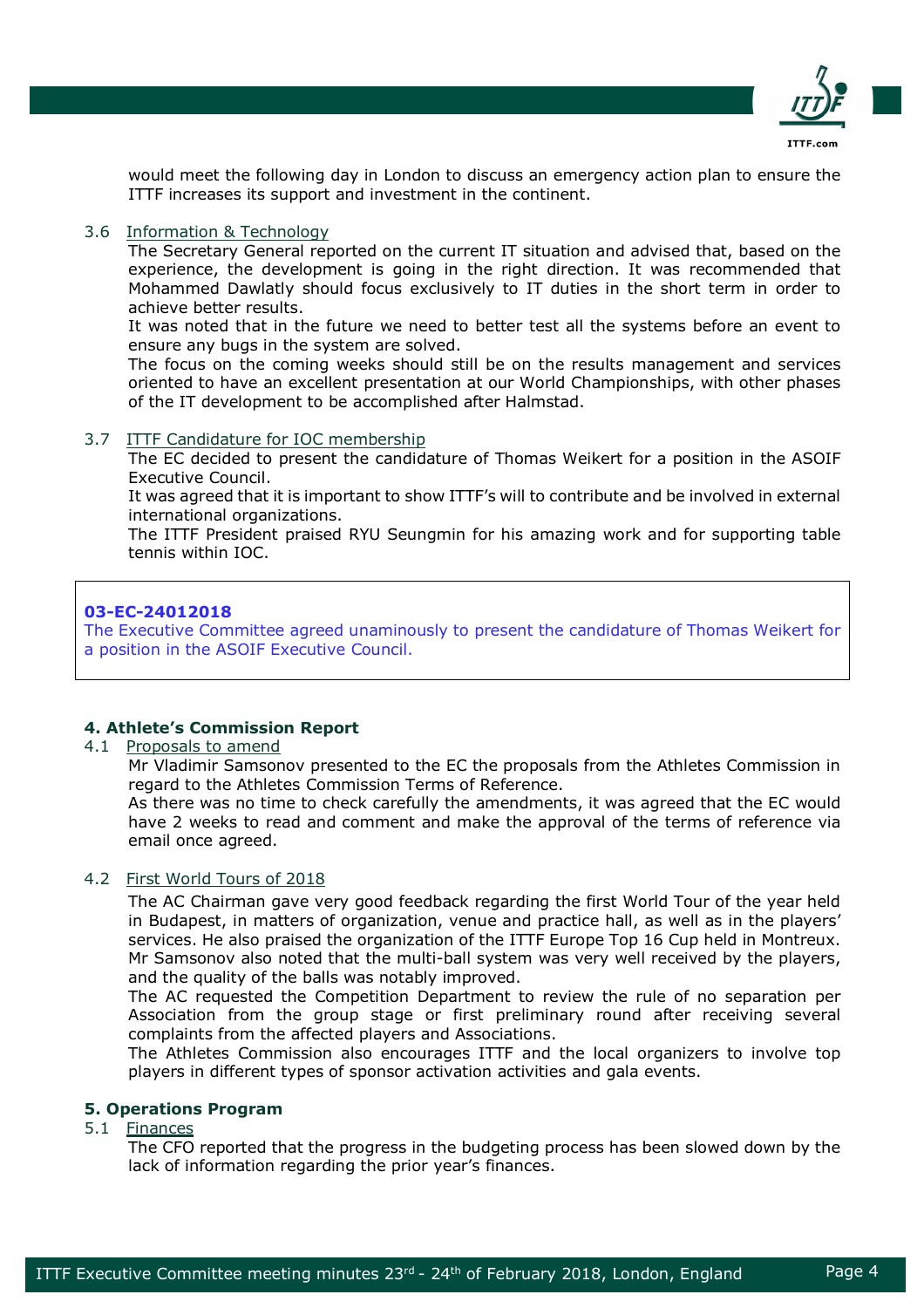

He noted that with the commercial rights back in house and no previous accounts for specific types of events and meetings, a lot of extra work was done together with Leah Guo in Singapore office and Silvia Bernhard in Lausanne office to properly classify the management of accounts.

A full detailed budget will be presented in the next EC meeting in Halmstad.

Michael Brown asked the EC to reconsider the way the payment done by ITTF to TMS for the commercial rights is accounted, and to decide if it's better to absorb the entire amount in one year rather than amortize the total amount over 4 years.

The pros and cons regarding the financial repercussion were discussed between the EC members, but the general feeling was that it was preferred to have the total debts accounted for the year 2017.

Mr Brown assured that future discussions will be held with the auditors regarding the best option.

The EVP of finances, Ms Petra Sörling, agreed that the benefits of such a decision outweighed the negatives. Ms Sörling also confirmed that an open financial forum will be held in Halmstad during the WTTC, with the objective of becoming more transparent and offer more details on ITTF finances. Hopefully it will be a way of learning more and understand better the general concerns among the members.

## 5.2 2018 AGM/BoD documents

#### 5.2.1 Reports and AGM/BoD documents

The Secretary General reported that some reports were received very late, and thus, the time needed for proof reading and translation will be extended.

#### 5.2.2 Propositions and Resolutions

The Secretary General presented the propositions and resolutions received to the EC with the aim to ensure that that they could be formulated as such to the AGM/BoD.

## 5.2.3. Constitution review progress

Mr Jordi Serra presented to the EC the work done in the last months since he started the consitution review. He noted that after a long development process including the feedback of different stakeholders, as well as National Associations, this reform would align the ITTF constitution with the most modern principles of good governance. The EC congratulated Mr Serra for the hard work and with some minor adjustments based

on the feedback received confirmed the final version of the Constitution review document to be submitted to AGM in Halmstad.

## 5.2.4 Technical Leaflets

The EC will recommend to the Equipment Committee and to the BoD to defer the proposition on the Administrative/Technical Lealflet T7 to 2019, because in Halmstad very important decisions of a broader impact are to be considered. A meeting will be held with Mr Paul Schiltz with the attendence of Dr Alaa Meshref, Mr Steve Dainton, Mr Raul Calin for further discussions.

## 5.2.5. Merit Award

The Secretary General reported that no applicant reached the necessary number of points to be presented to the AGM. Furthermore, it was discussed that the calculation system of the Merit Award needs to be reviewed, as well as to reconsider the awards that the ITTF currently have.

#### 5.2.6. Miscellaneous

In regard to the situation in the Island of Tonga which was affected by the cyclone, it was suggested that in such cases, it is better to first let the international institutions deal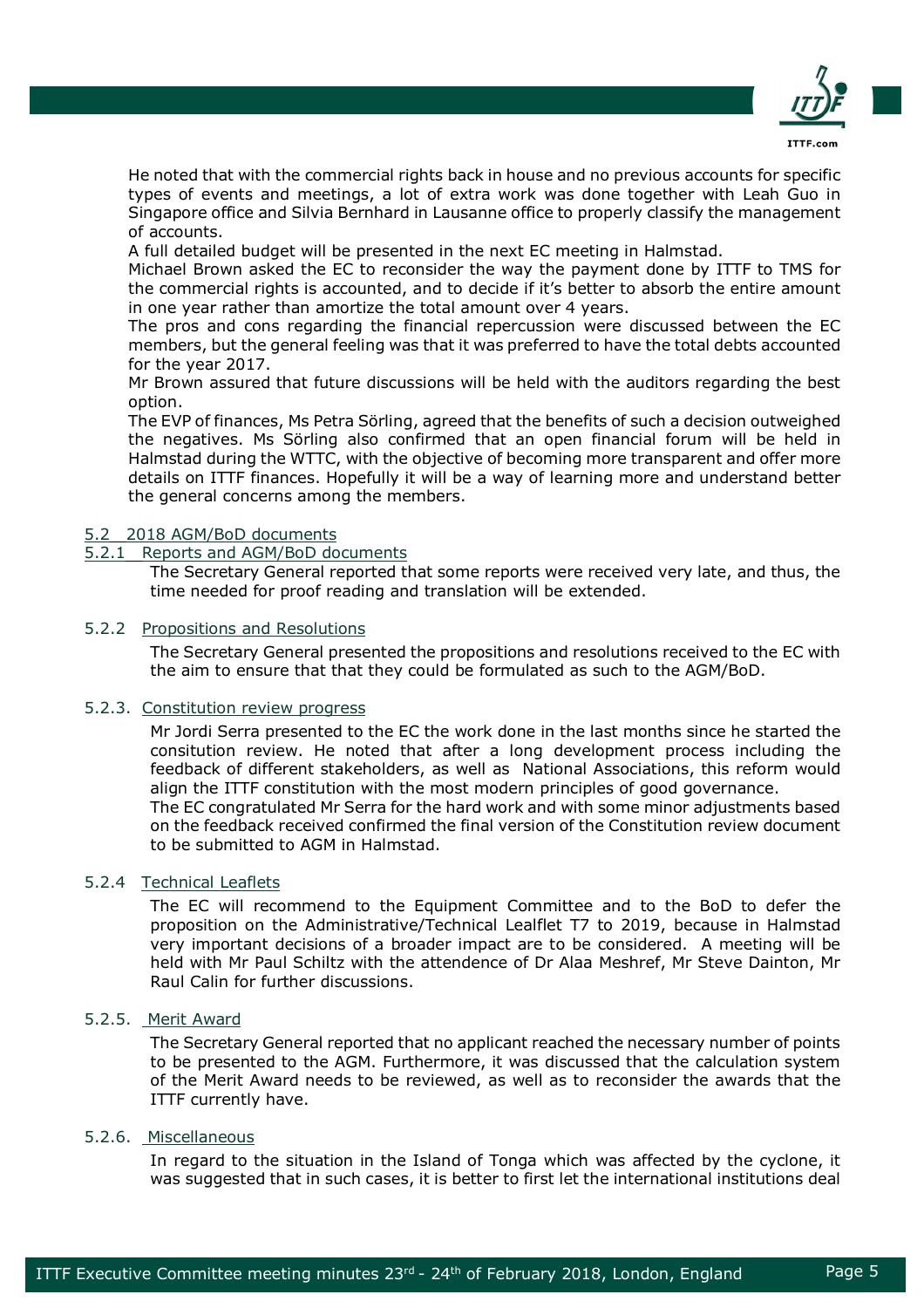

with the urgent needs of population, and once their primary needs will be satisfied, then the ITTF, through its Foundation, will be able to support based on the specific table tennis needs and activity of the country, which should be studied to provide appropriate support.

#### 5.3 Anti-Doping update

The President recognized the importance of having an anti-doping expert in direct connection with WADA and IOC.

#### 5.4 Integrity/Transparency update

In Astana the ITTF signed a one-year agreement contract with Sportradar, to monitor betting activities and potential match fixing. They are monitoring the Team World Cup, especially due to the involvement of a betting company as one of the event's sponsors, and also because England is a country with a sport betting culture. ITTF is committed to monitor the betting activities.

## 5.5 Eligibility update

The Executive Committee agreed that the eligibility rules in the ITTF competitions and Olympic Games should be aligned, to make our sport eligibility easier to understand for all the stakeholders.

The Secretary General proposed that a reasonable compromise between the current World Championships and the current Olympic Eligibility regulations would be to propose a waiting period for the players over 21 years of age of 9 years after the date of registration. Mr Calin suggested that the IOC was more comfortable with this scenario of 9 years than the current ban for life.

Players already eligible would keep their eligibility regardless of whether the proposition is adopted.

#### 5.6 Membership recognition issues (KUW)

The President updated the group that after several investigations and direct contact with the IOC, there is no change regarding the case of Kuwait Table Tennis Association, which remains suspended.

#### 5.7 Invitations for future EC meetings (CZE)

The EC members agreed in postponing the planned Skype meeting from September, considering the invitation of the Czech Table Tennis Association to hold an EC meeting on 25th August in Prague.

Before the final acceptance, Asia representatives have to confirm if their participation could be affected by the Asian Games.

## 5.8 ITTF China Museum Opening

Mr Shi Zhihao noted that the ITTF museum work is estimated to be finalized by the middle of March and an official Opening Ceremony is to be held on  $31<sup>st</sup>$  of March.

5.9 Co-opted members / special advisors in committees

The EC confirmed the appointment of Mr Jens Gullberg (DEN) as Special Advisor of the Equipment committee, Mr Michael Zwipp (GER) as a Special Advisor of the Umpires and referees Committee and Mr Nico Verspeelt (BEL) as a Special Advisor of the Para Table Tennis Committee.

It was also agreed that the EC will review the way the Committee members are appointed, clarifying the criteria and the improving nomination process.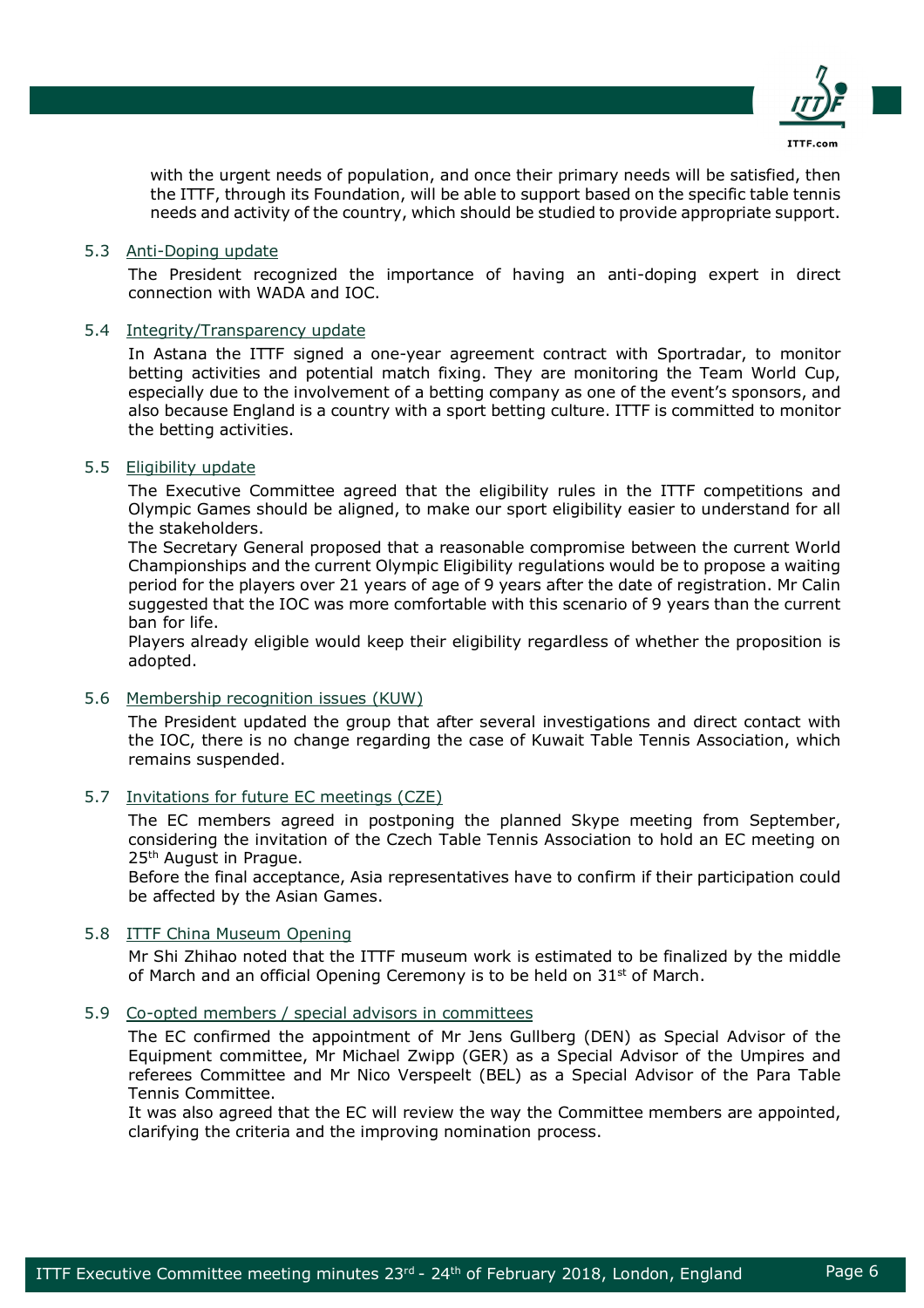

## **6. Competition Program**

## 6.1 World Championships update

#### 6.1.1 2020 Bids

Prior to this meeting, inspections and onsite visits of the three bidding cities were concluded by the CEO and the Head of World Championships, Mr Didier Leroy.

From a technical point of view, all three cities, San Jose (USA), Busan (KOR) and Ekaterinburg (RUS) are ready to host a World Table Tennis Championships.

Due to the current situation with RUSADA, WADA does recommended not to allocate major events to Russia. The President and the CEO already had discussions with representatives of the Russian Federation.

#### 6.1.2 Halmstad Invitations

The EVP of finances, Mrs Petra Sörling, updated on the progress being made on the preparations for the 2018 World Team Table Tennis Championships.

The Draw will be held on 27<sup>th</sup> February, during the next inspection. On the same day, ITTF staff will also attend the ETTU qualification match between Sweden and Denmark which will be used as a sport presentation test event.

The Opening Ceremony as well as the official welcome dinner, will be held on 29<sup>th</sup> April. Mr Thomas Weikert explained that he invited the ITTF Honorary Presidents to attend the 2018 WTTC in Halmstad.

## 6.1.3 Budapest

The CEO had started the negotiation of the Financial Agreement.

The Hungarian Association has appointed a new Secretary General recently, and the work is ongoing. The ITTF will do its best to work closely with him to ensure he has all the necessary information.

## 6.2 World Tour Update

The CEO reported that 2019 registered the highest number of World Tour bids ever, and he was very happy that the new organizers are willing to host events. A total of 16 bids (8 for Platinum and 8 for Regular WT) were submitted for 12 spots.

The CEO, The Head of WT, Ms Vicky Eleftheriade, and the EVP Mr Bruce Burton, are the new members of the World Tour working group that will decide the event allocation.

The group informed that the process is close to the final acceptance.

It was noted that while it's great to have more bids, it's of course a pity to leave 4 excellent candidates out, and that the ITTF would work hard with these organizers to try and convince them to host a challenge event.

#### 6.3 World Cups Update

The CEO reported that the negotiations of the final contracts are in a very advance stage with both France and China.

He also mentioned that he was very satisfied with the organization and the playing venue in London.

#### 6.4 Junior Program Update

The two bids for the Junior World Table Tennis Championships 2020, from Argentina and Portugal will be presented and voted during the BoD meeting in Halmstad.

#### 6.5 Multi-Sport Games Update

The Secretary General reported that the next World Military Games will include a table tennis event for the first time.

#### 6.6 New World Ranking

6.6.1 World Team Ranking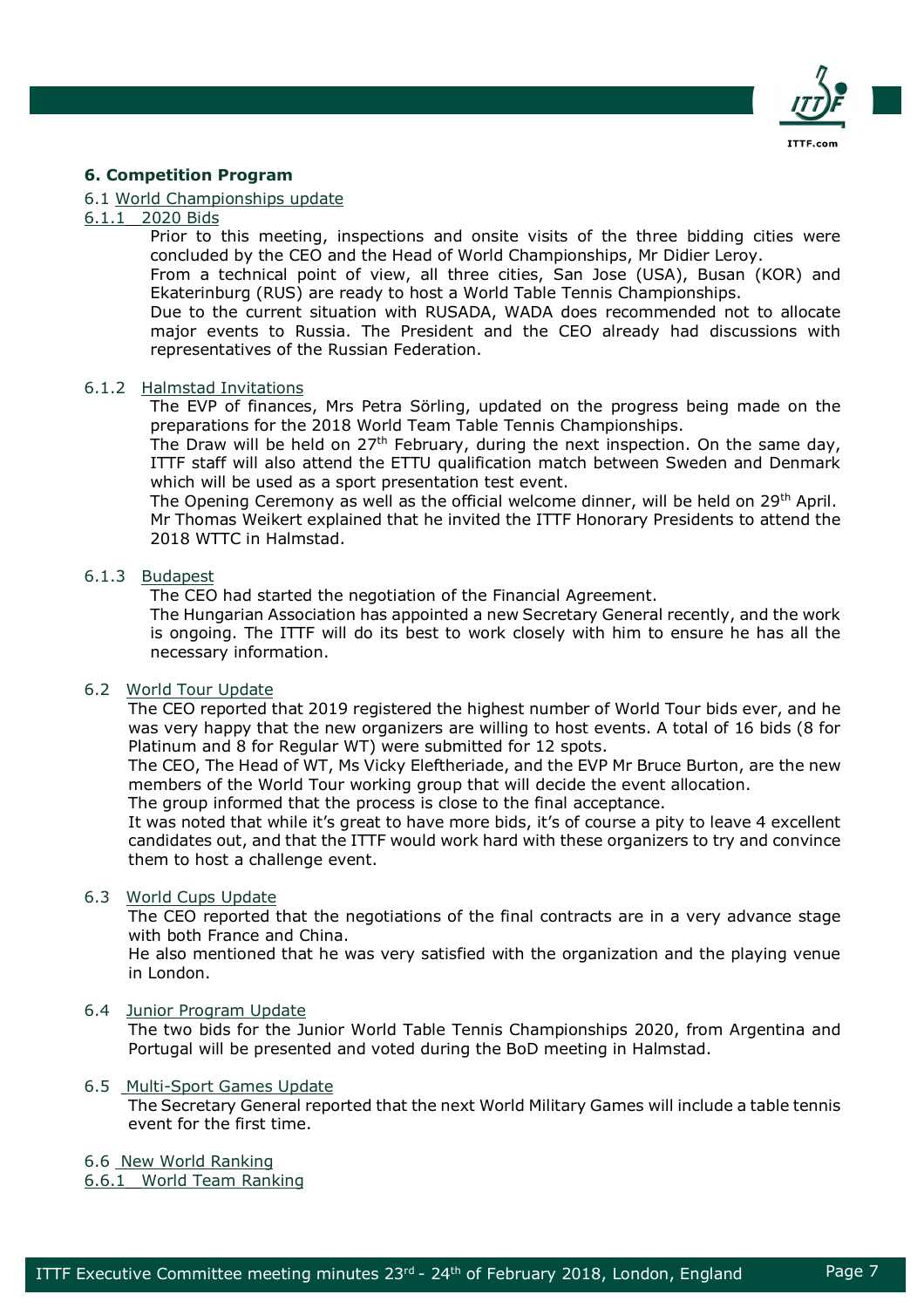

Ms Iulia Necula presented to the EC the principles of the New ITTF World Team Ranking system, following the recommendations of the World Ranking working group. The EC approved the new world team ranking system and agreed that it will become effective from January 1, 2019.

## **04-EC-24012018**

The Executive Committee resolve to approve the New World Ranking system with implementation date 1st January 2019.

## **7. Marketing and Promotion**

#### 7.1 Continental Comercialisation update

- The CEO reported that Oceania and North America are quite advanced in the development of the KPI's for the implementation of their commercialization agreement.
- In the case of Europe, the commercialization agreement is agreed in principle but pending on the signing which will take place in the next weeks.
- For Africa the ITTF is waiting for the clarification of the situation on the continent.
- For Latin America, the discussion is quite advanced, and an initial agreement will be signed in Halmstad.
- For Asia, the dicussions will start very soon.

#### 7.2. ITTF Marketing subsidiary - China Office

Under the current legislation regarding international sport federations, the Chinese Government encourages and supports the idea of an official ITTF office. The EC agreed to restart the operation activity in Shanghai, as China is one of the main table tennis markets. The CEO will formally inform the EC member from China whom will assist in the process.

## 7.3 New Sponsors

Ms Kimberly Koh, Head of Sponsorship, reported on new sponsors as well as renewed partnerships. She noted that there are much more discussions than ever before, mainly due to hiring new staff.

Go Daddy, at a significantly increased rate, and TATA renewals were confirmed, and Uncle Pop and Liebherr renewals for multi-year deals were also in progress.

British Airways was signed as a new Sponsor for the Team World Cup in London which might lead to long term partnerships.

She also informed that a new deal was signed with Eurosport which opens many new opportunities, especially as there has been no significant broadcast in Europe for many years.

The President congratulated the Singapore team for the impressive work and admitted it was a good decision from the EC contracting more staff in this area which had improved significantly since the ITTF took the rights back in house.

#### 7.4 Seamaster World Tour Agreement

Ms Koh stated that the renewal of the World Tour agreement for 2018 becomes more a Strategic Partnership, where Seamaster also focuses on bringing more sponsors on board. The closer cooperation with T2 will also help the ITTF testing new innovative technologies.